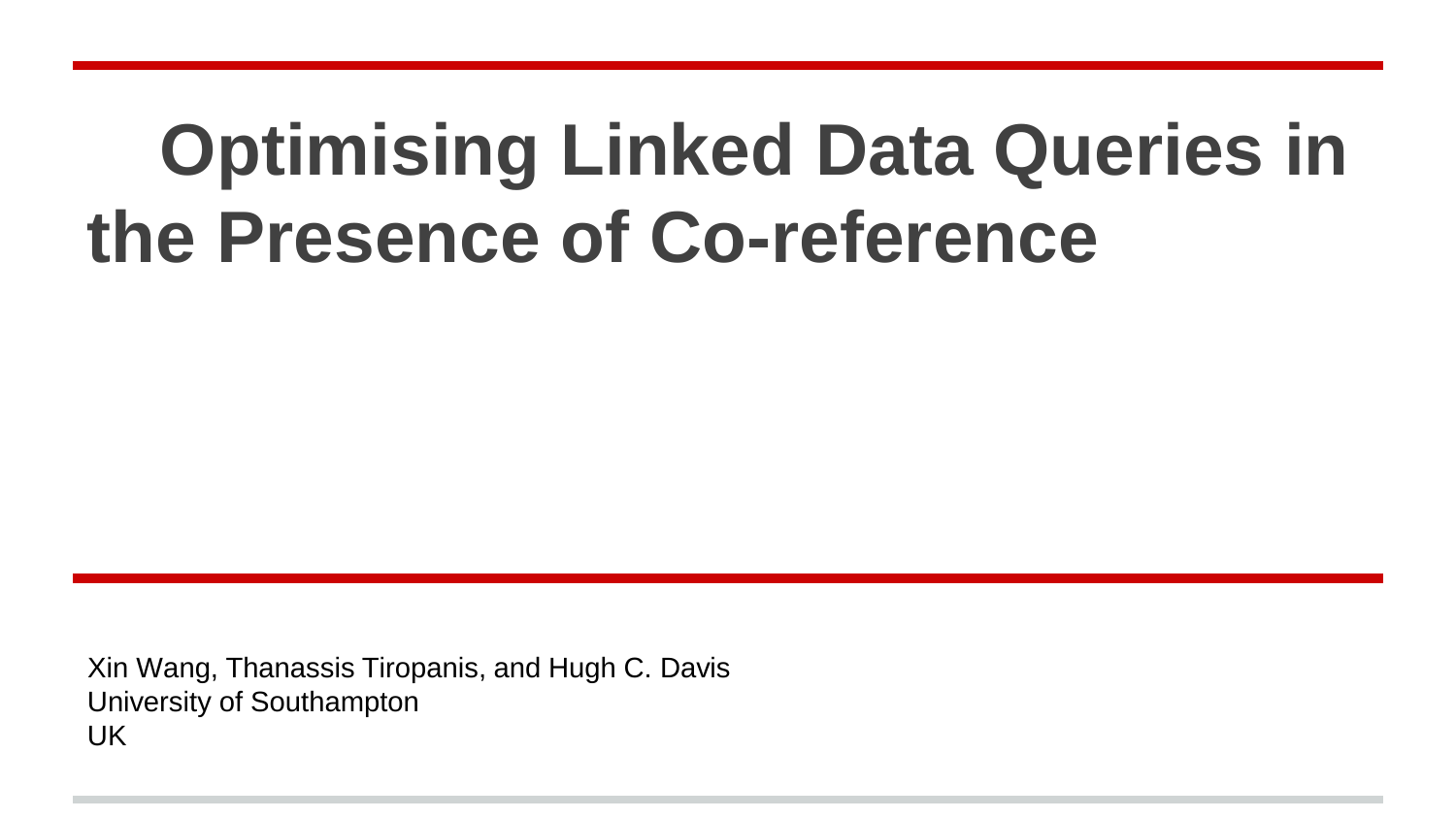# **Co-reference in Linked Data**

- Co-reference is the phenomenon that a resource is identified by multiple URIs.
- Common in the Linked Data cloud.
	- E.g. Tim Berners-Lee has many different URIs
- Co-referent URIs are presented by *owl:sameAs*
	- E.g. :Tim owl:sameAs :TBL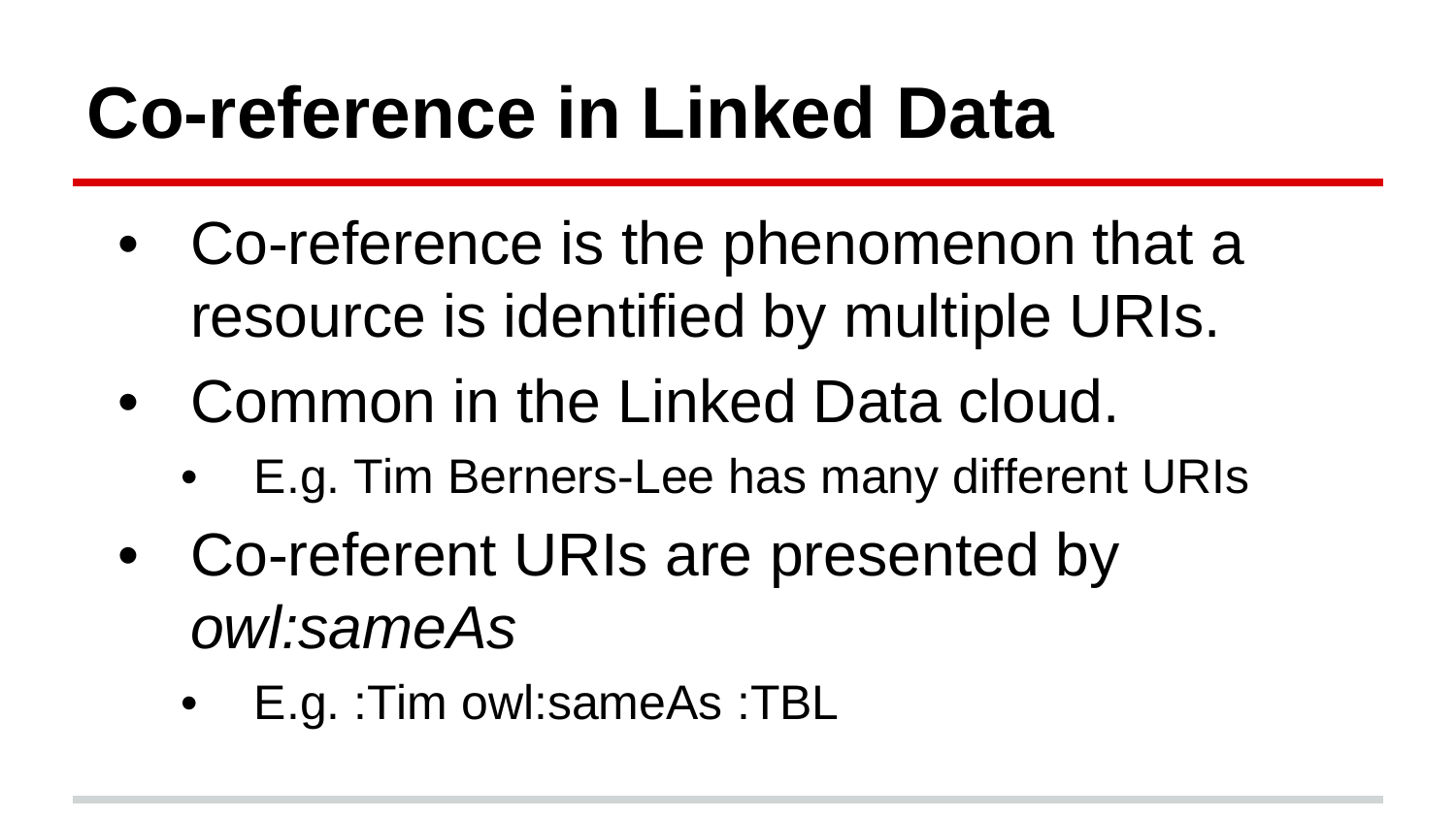# **Why to include co-reference**

- Improve the connectivity of Linked Data.
- More results.
- Effective co-reference identification and existing *owl:sameAs* statements.
- Not well supported by existing distributed engines.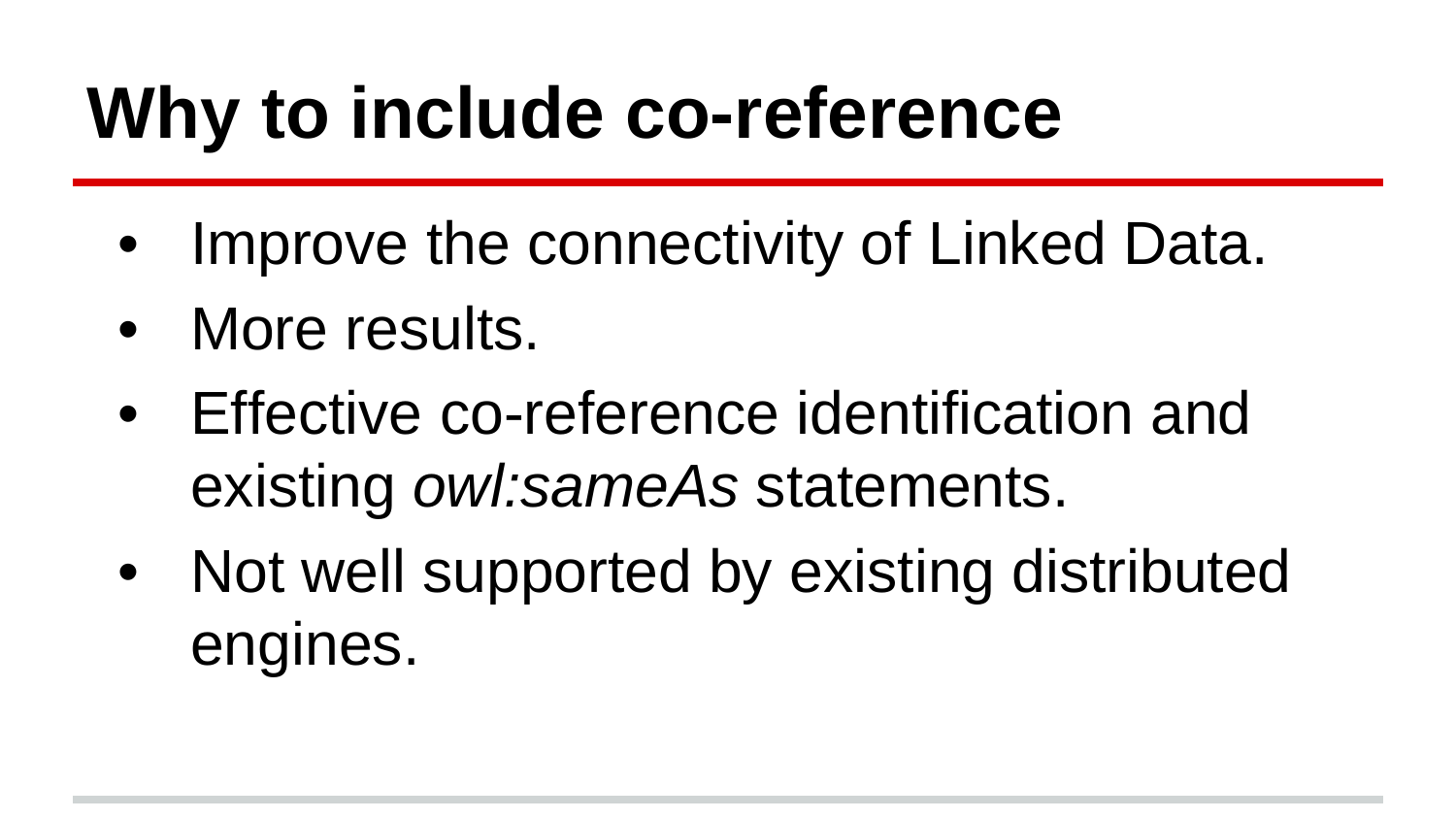# **Challenges**

- A naïve approach has to examine the Cartesian product of the co-reference of every concrete value in a query
- Hard to collect statistics of co-reference
	- Not covered by VoID
- More intermediate results, more optimization pressure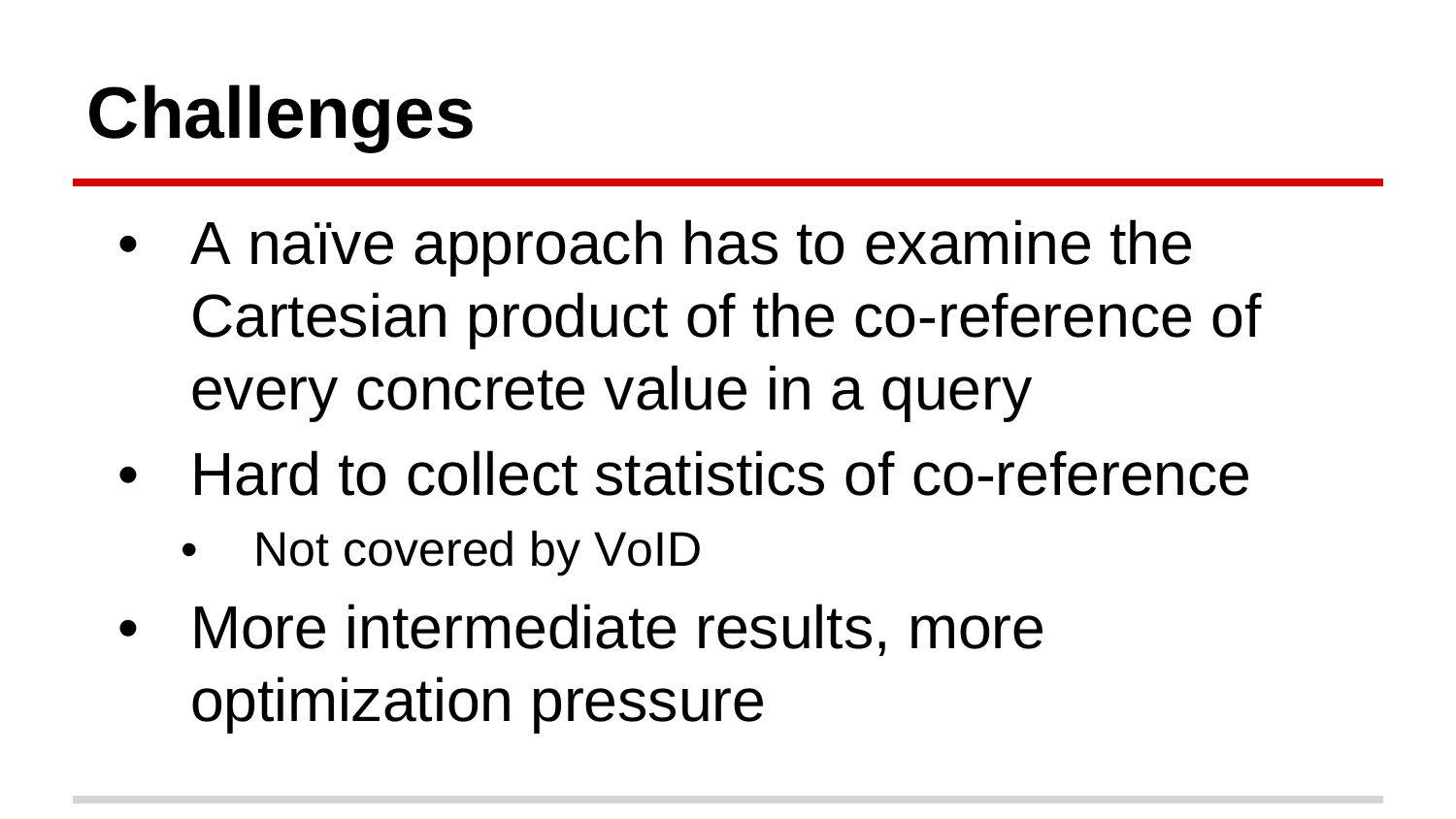# **Contributions**

- Virtual Graph, merging co-referent URIs into one node.
- Exploiting runtime statistics.
- Algorithm Ψ (**P**arallel **S**ub-graph **I**dentification), breaks a query into subqueries that can be executed in parallel.
- An co-reference extension of BSBM.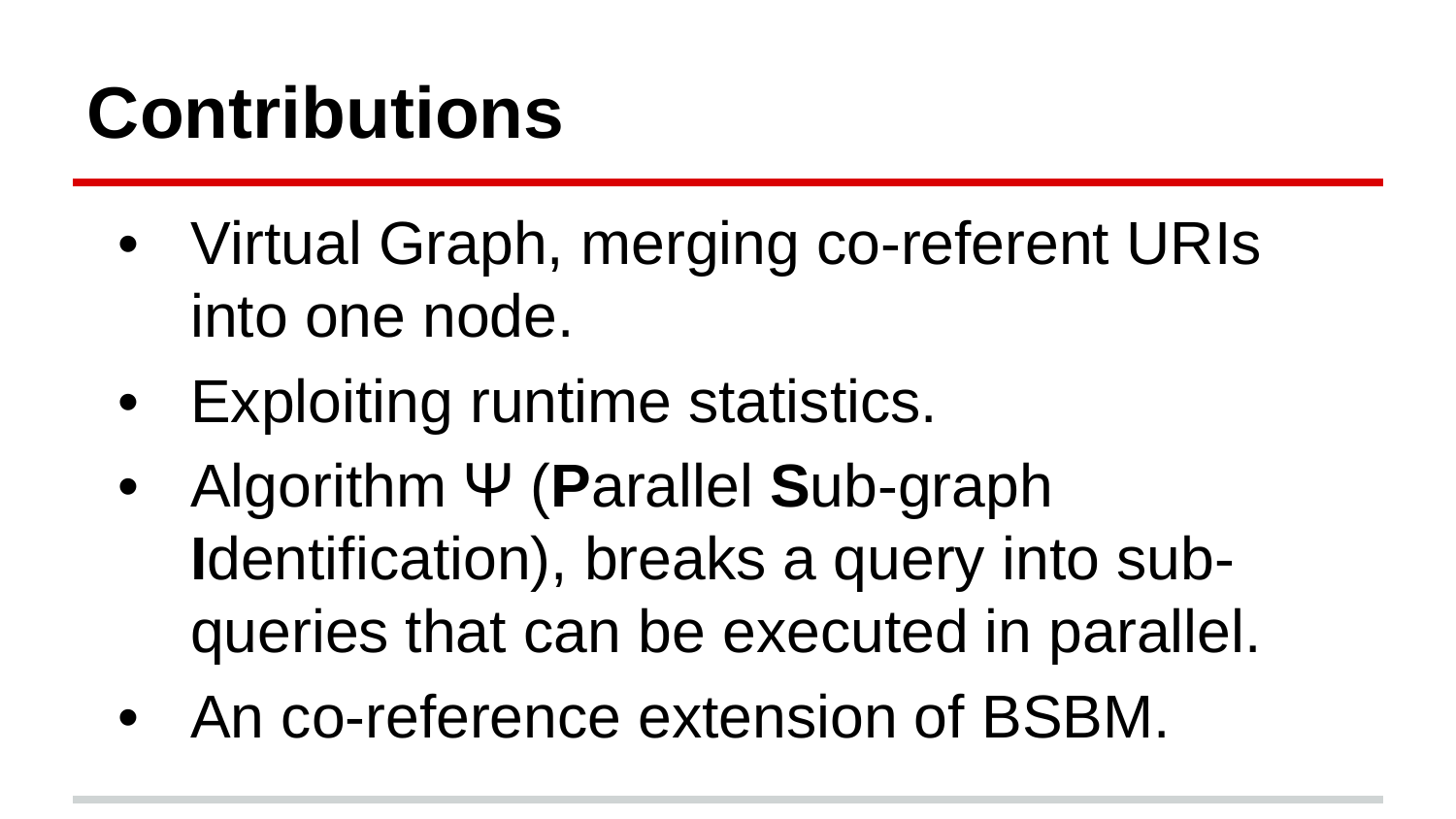# **Virtual Graph**

- Based on the observation that a concrete node with co-reference can be regarded as a variable having multiple values.
- One query contains all co-reference.
- Enables the optimizer to find the optimal execution plan w.r.t all co-reference.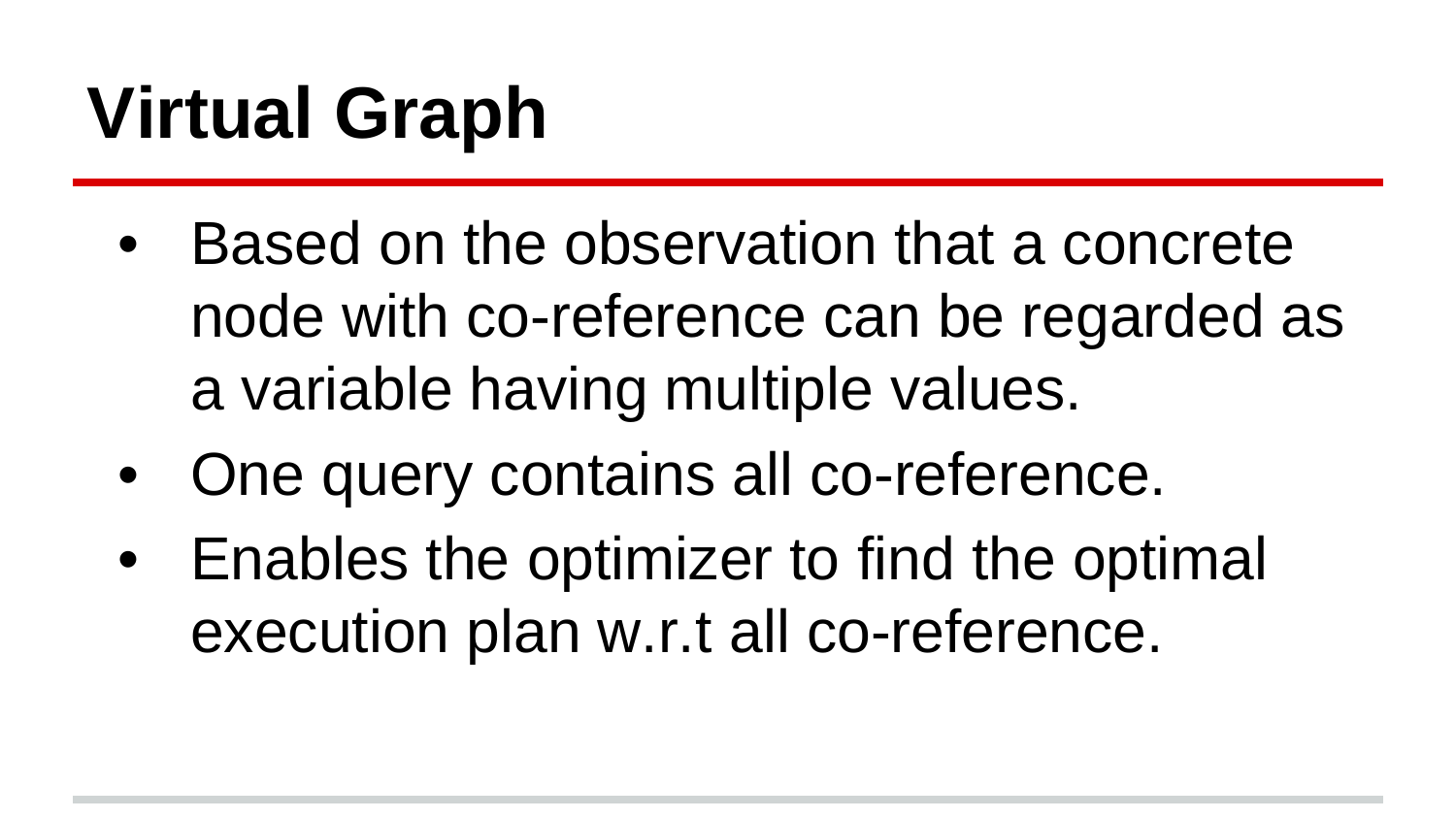# **Virtual Graph**

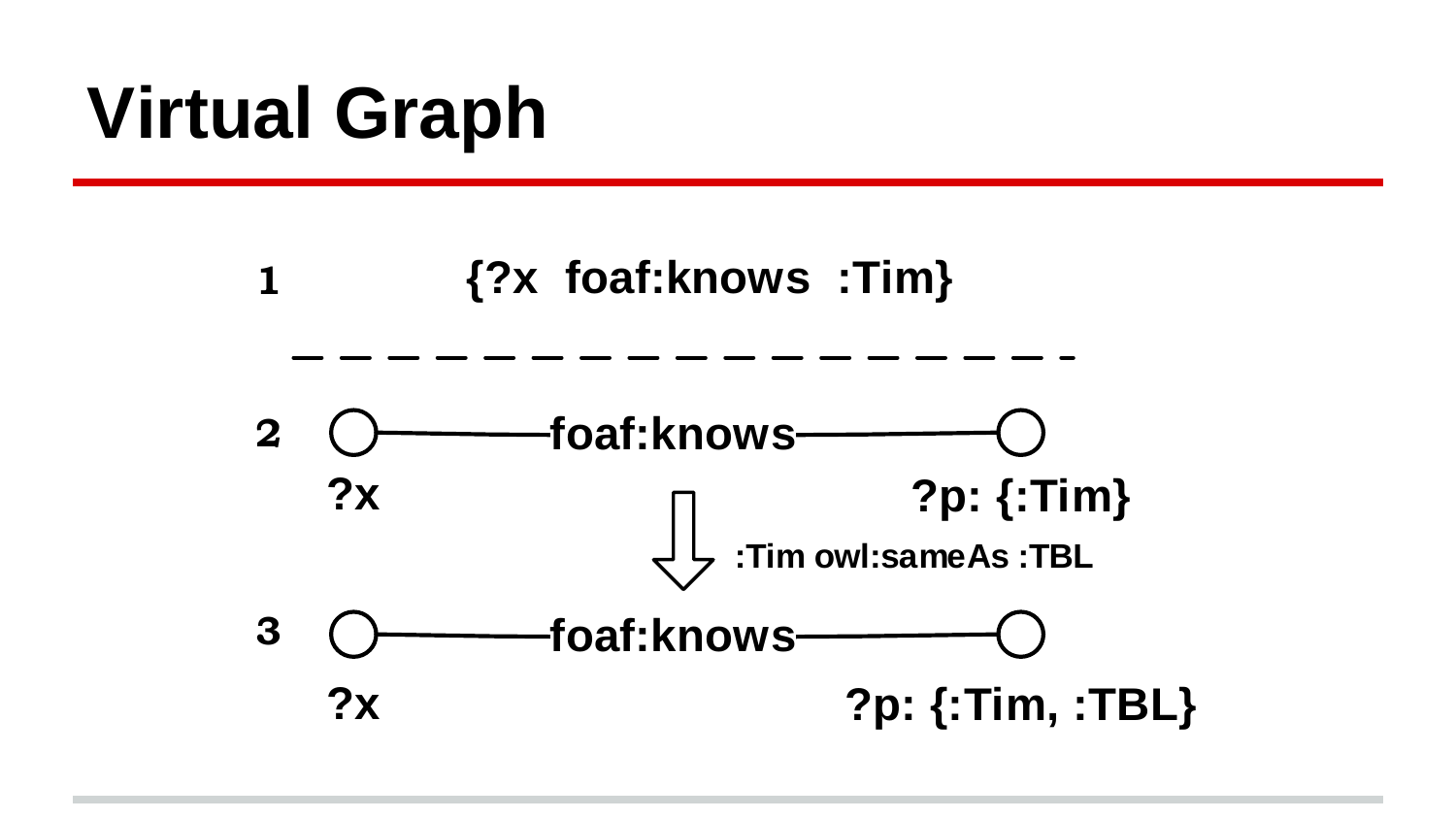- Based on the observation that two triple patterns connected by a concrete node can always be executed in parallel.
- Increases parallelization WITHOUT increasing network traffic.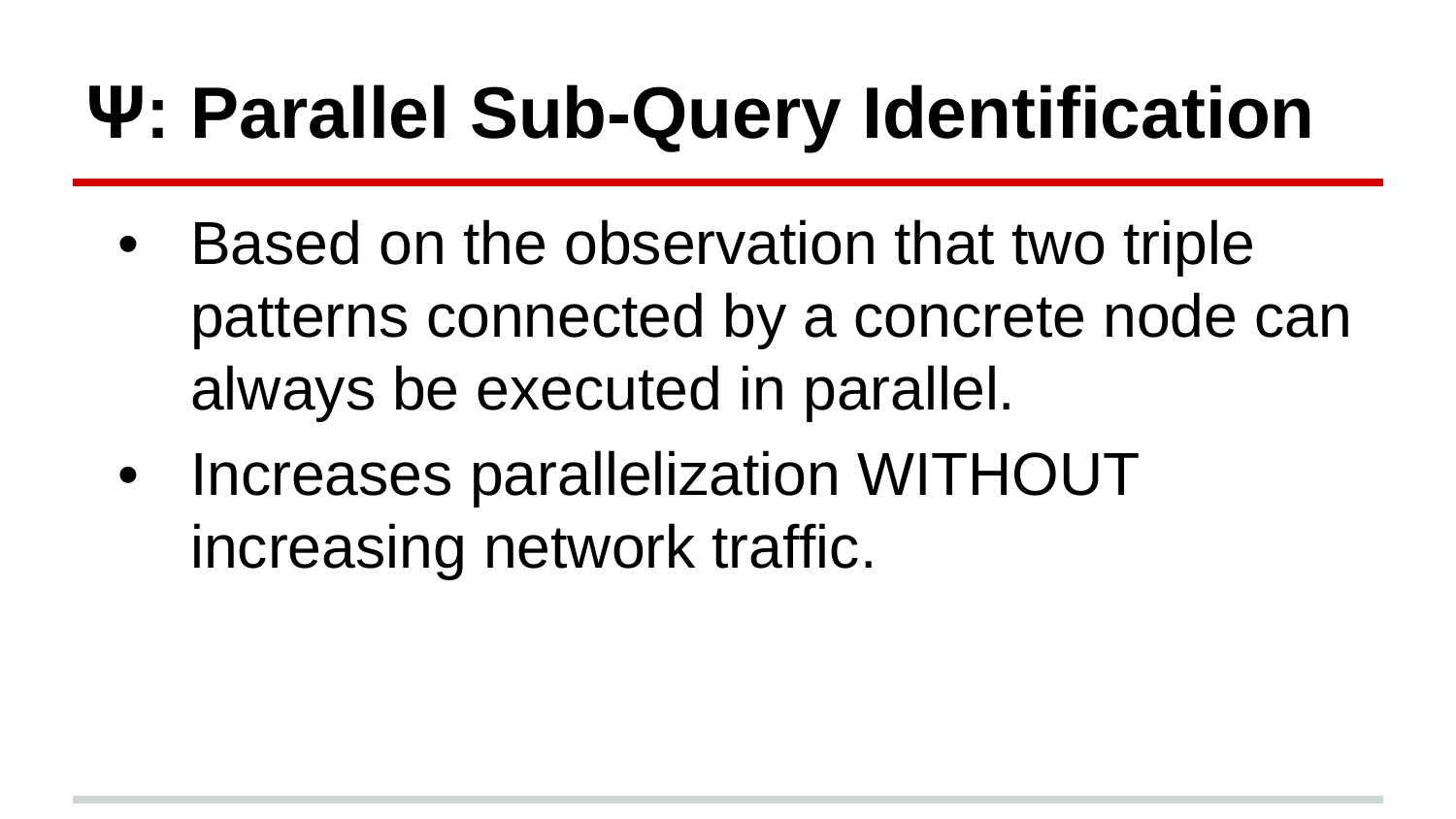- A node whose binding size doesn't change (much) during execution is called a fixed cardinality node.
- A query can be disconnect at fixed cardinality nodes.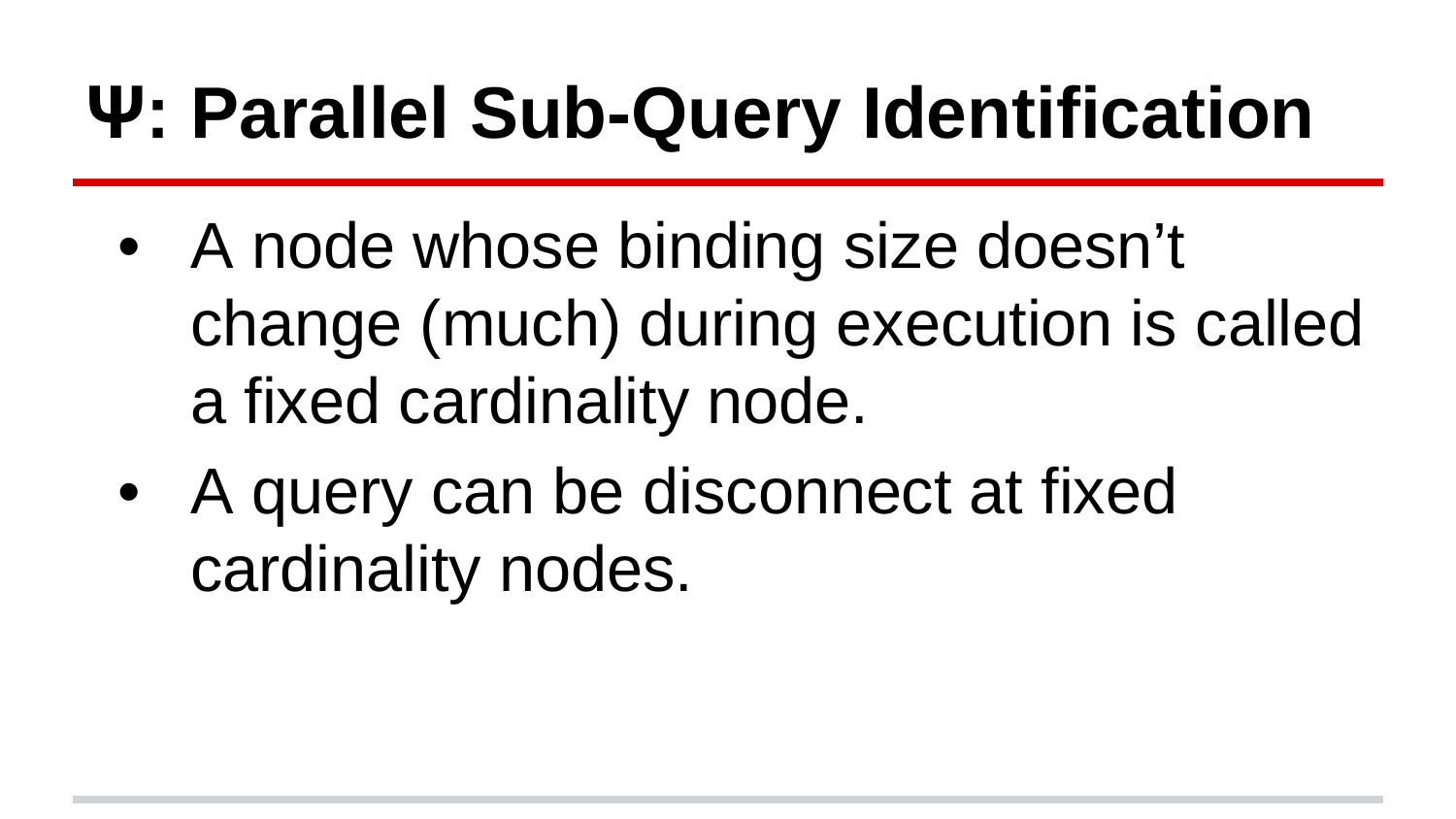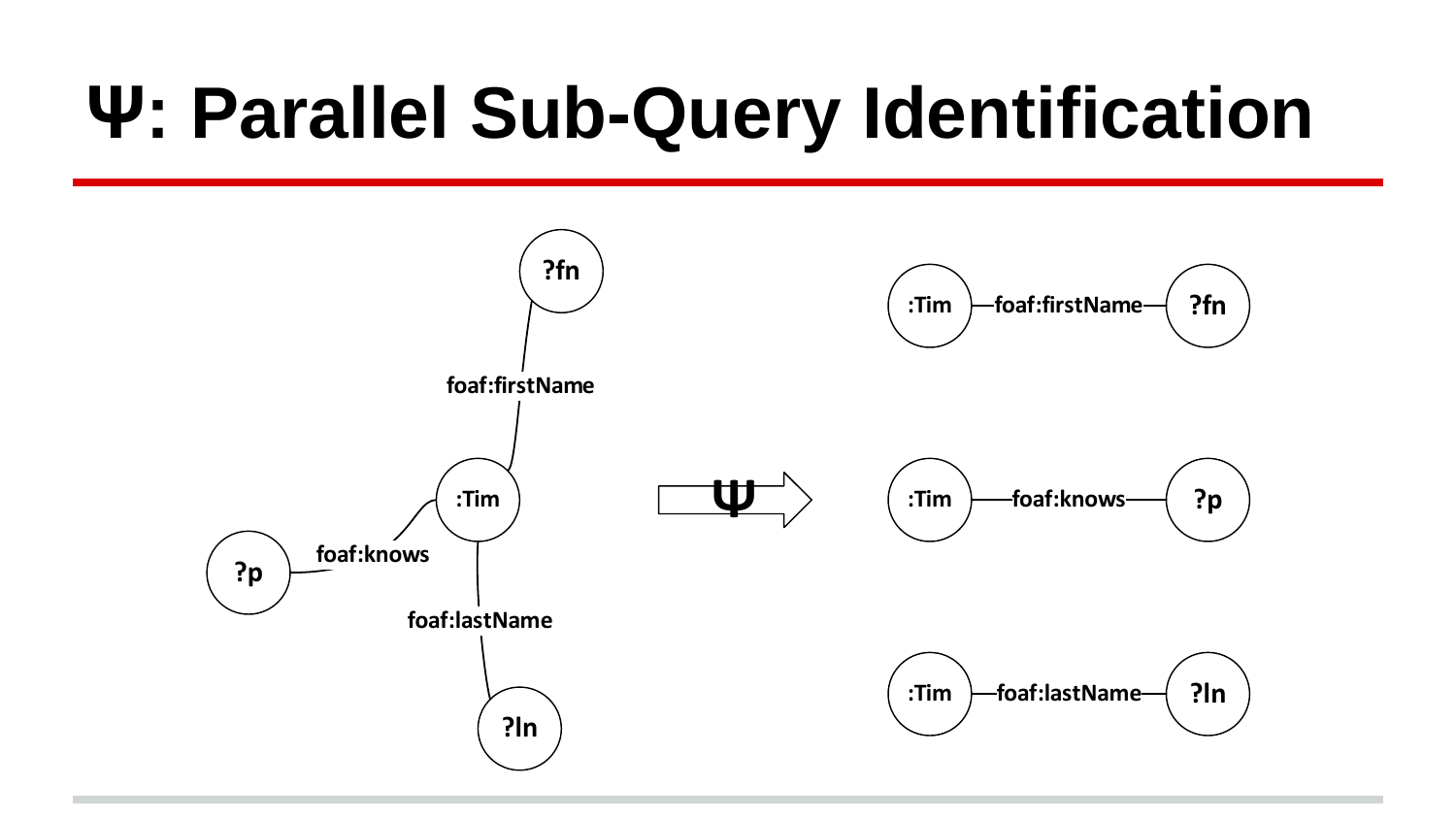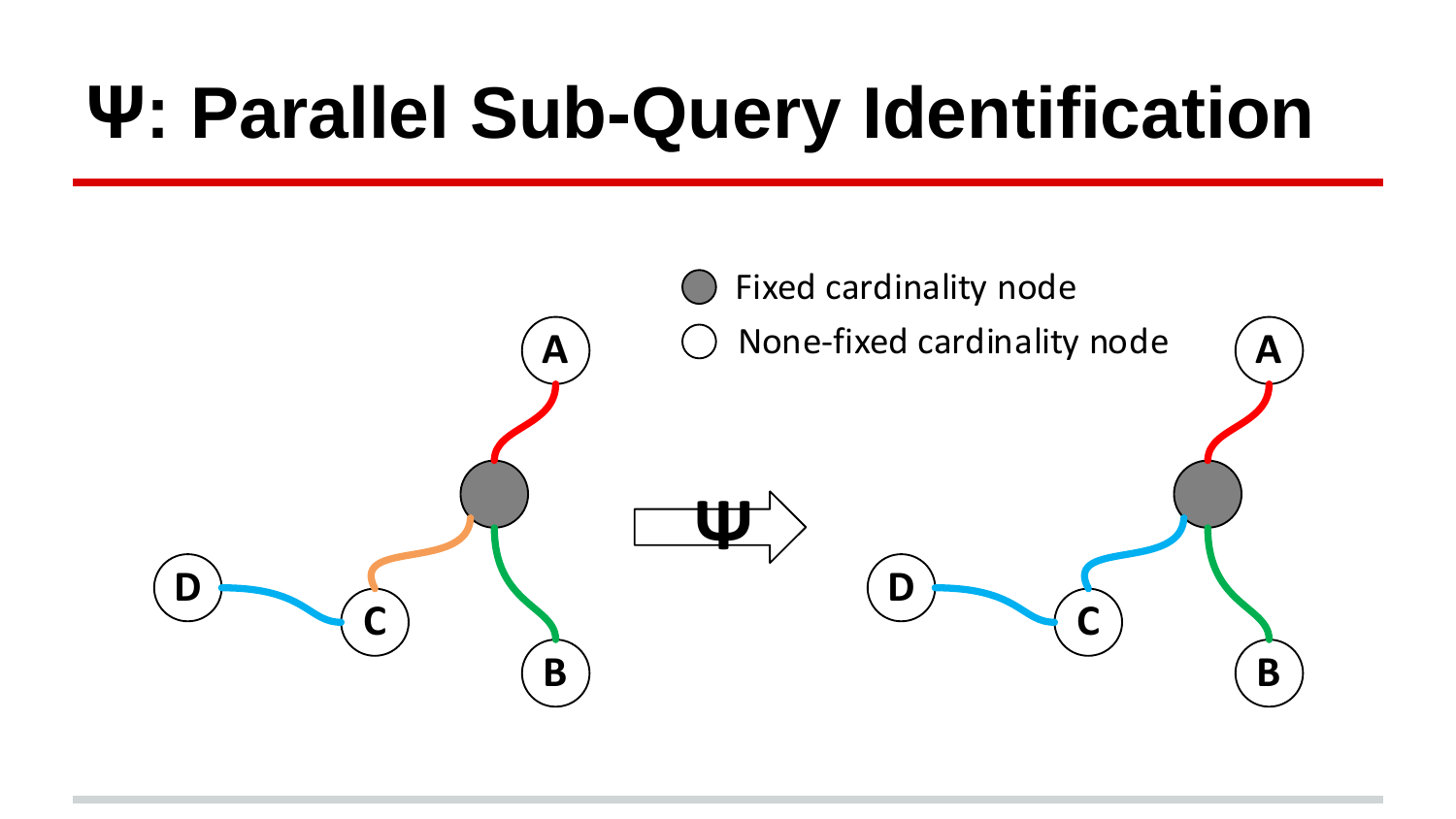### **Overview of LHD-d**

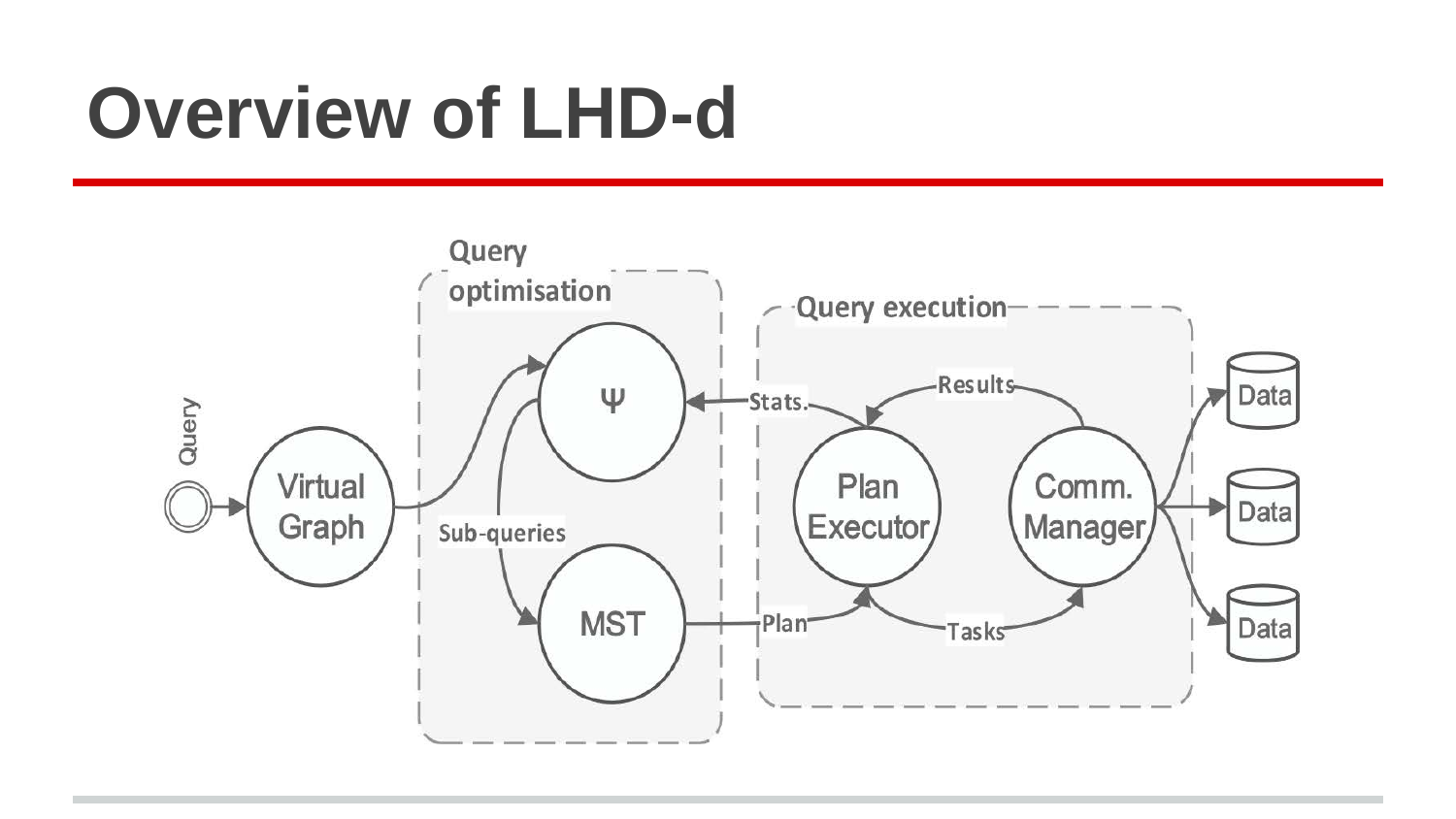# **Evaluation settings**

• Simulate co-reference in BSBM based on the statistics of BTC2011 dataset.

• 
$$
p(x) = \alpha x^{-\beta}
$$
 where  $\beta = 2.528$ 

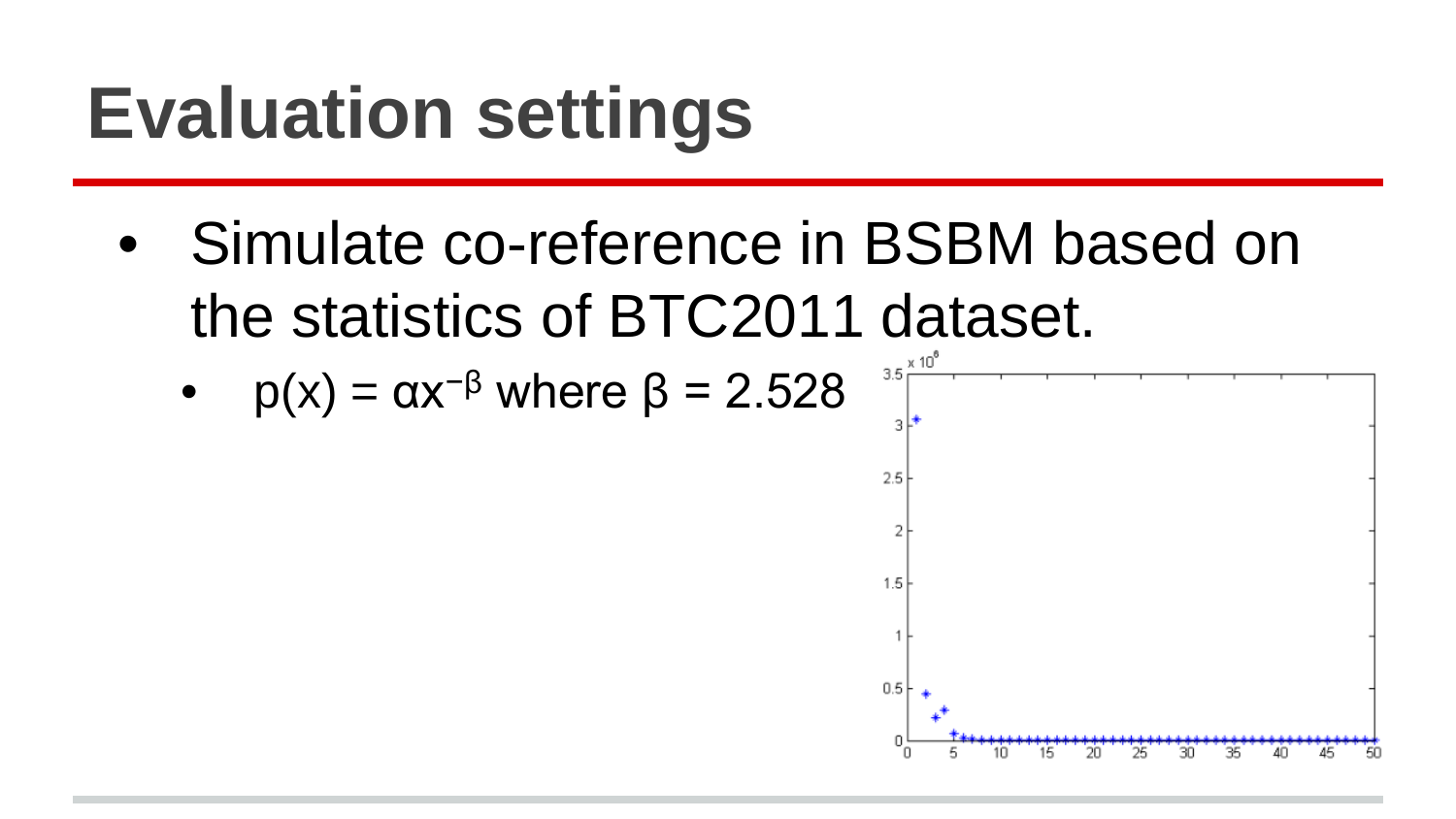# **Evaluation of Ψ (no co-ref)**

#### Comparing LHD-d to:

# • LHD (referred to as LHD-s here)<br>• X. Wang, T. Tiropanis, and H. C. Davis, "LHD: Optimising Linked Data query processing

- using parallelisation," LDOW 2013.
- FedX
	- A. Schwarte, P. Haase, K. Hose, R. Schenkel, and M. Schmidt, "FedX: Optimization Techniques for Federated Query Processing on Linked Data," ISWC 2011.

#### Not taking co-reference into account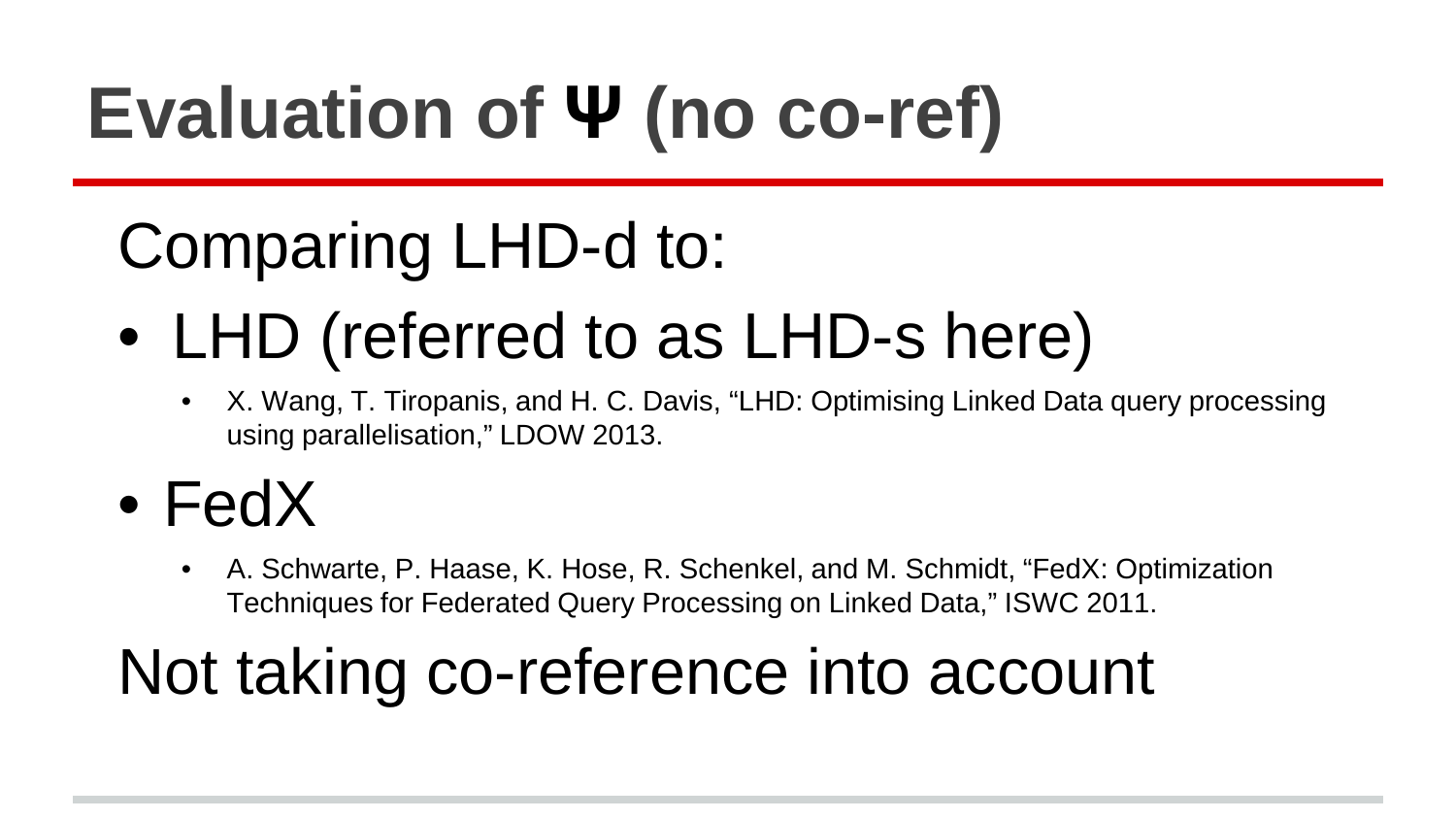# **Evaluation of Ψ (no co-ref)**

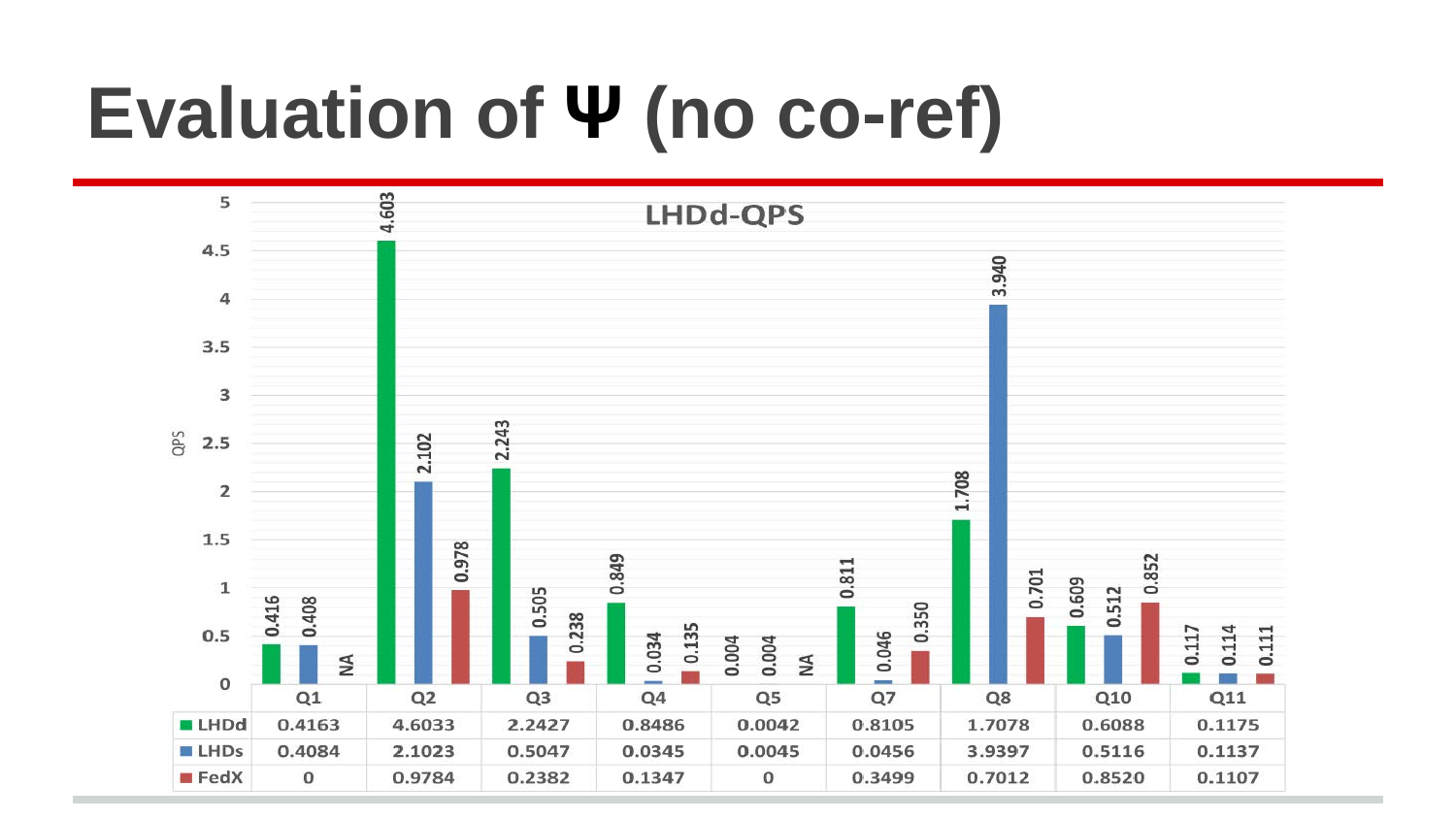# **Evaluation of Virtual Graph**

- LHD-d<sup>\*</sup>, LHD-d with Virtual Graph.
- Naïve approach, LHD-d without Virtual Graph, co-referent queries are processed separately.
- LHD-d, without Virtual Graph, not taking co-reference into account.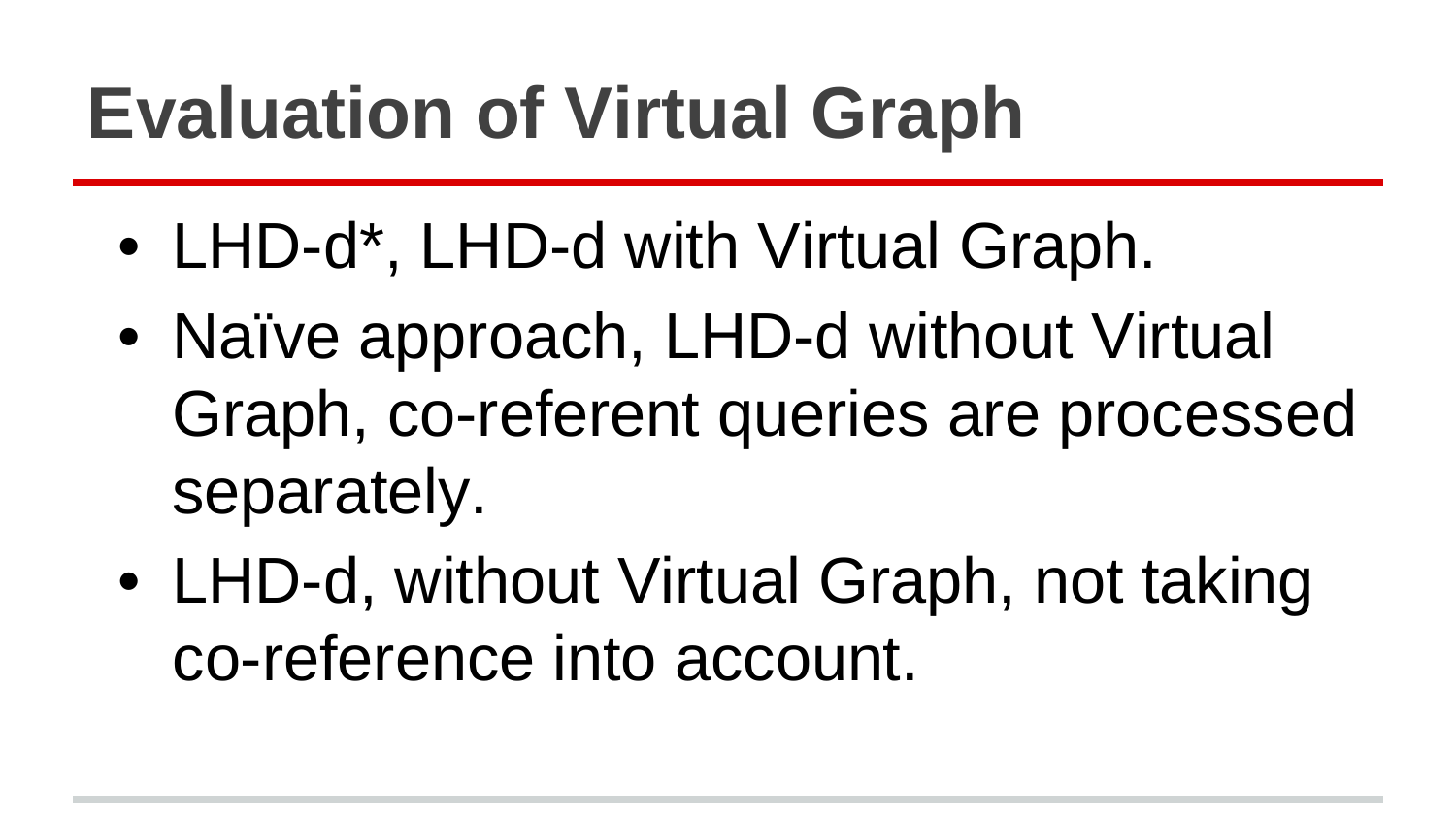#### **Impact of co-reference**

|  |  | Table 1: Result sizes of co-reference |
|--|--|---------------------------------------|
|  |  |                                       |

|                                                    | $\bf Q1$ | $\bf Q2$ | $\bf Q3$ | $Q4 \tQ5 \tQ7$ |             | $\bf Q8$ | $\bf Q10$ | Q11 |
|----------------------------------------------------|----------|----------|----------|----------------|-------------|----------|-----------|-----|
| <b>LHD-d</b> * 7397 103 23 65510 14499 1579 101 32 |          |          |          |                |             |          |           | 10  |
| <b>Naïve</b> 7397 103 23 NA NA NA 101              |          |          |          |                |             |          | -32       | -10 |
| $LHD-d 53$                                         |          | 29       | 8        | 29             | 14499 63 21 |          |           | 10  |